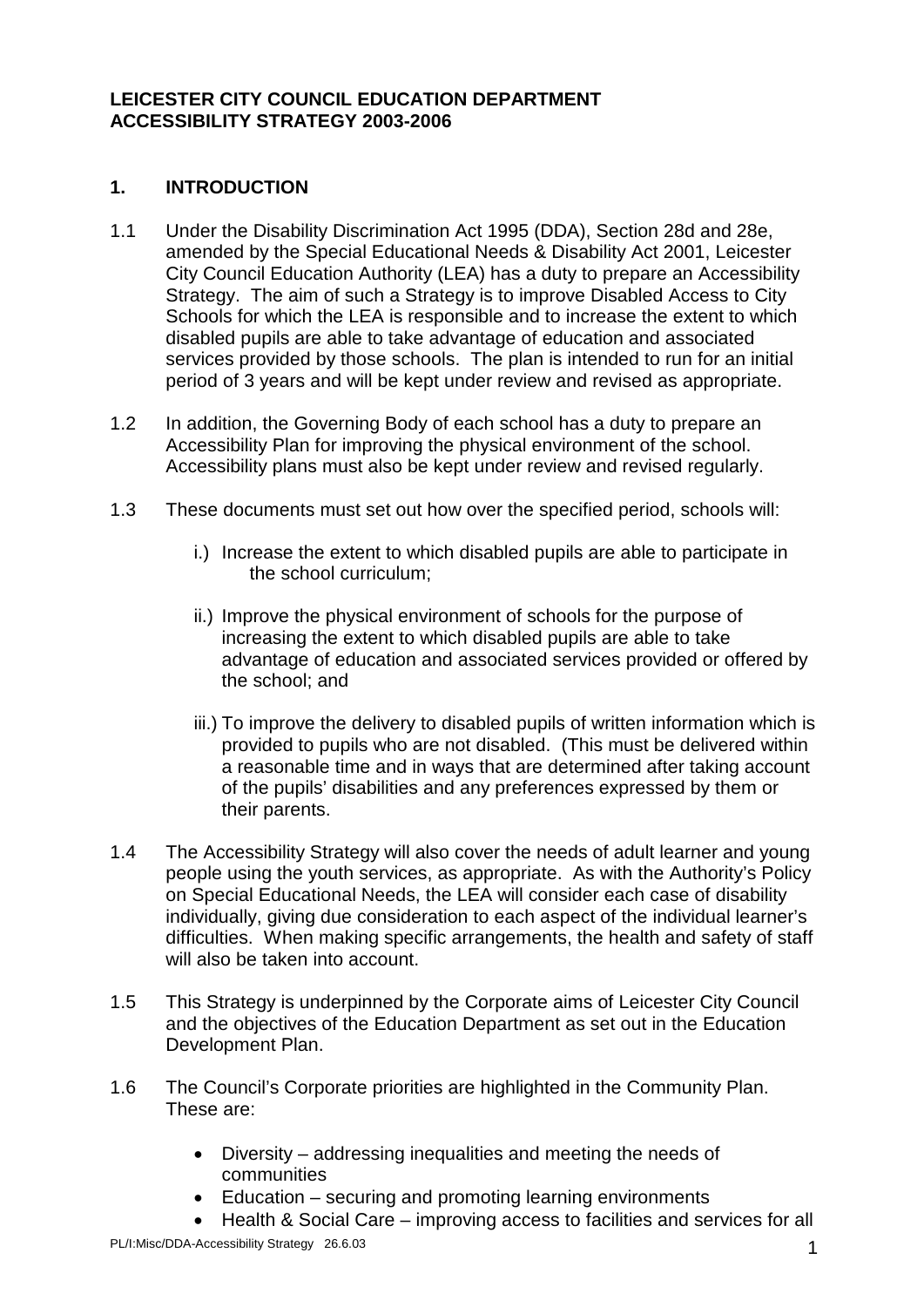- Environment promotion of a high quality built and natural environment
- Community safety improving safety and personal security
- Jobs and regeneration consolidate and diversify the local economy
- 1.7 The education priorities are set out within the Education Development Plan as follows:
	- To raise attainment of pupils from 3 to 7
	- To raise attainment of pupils from 7 to 11
	- To raise attainment of pupils from 11 to 14
	- To raise attainment of pupils from 14 to 19
	- To narrow the attainment gap and tackle underachievement for pupils with SEN, including pupils with challenging behaviour, gifted and talented, Looked After Children and vulnerable pupils
	- To continue to provide co-ordinated and consistent support for schools causing concern
	- To implement the co-ordinated strategy for teacher supply, recruitment and attention
	- To promote effective language acquisition for all pupils, with specific reference to underachieving pupils from ethnic communities and from areas of high socio-economic deprivation
- 1.8 The Education Department's agreed purposes are:
	- Supporting school improvement working with schools, using the whole resources of the LEA to improve levels of achievement among all pupils and especially those who are disadvantaged.
	- Meeting Special Educational Needs supporting all schools to respond even more effectively to the demands of pupils with Special Educational Needs – both those with and without formal statements.
	- Promoting Lifelong Learning encouraging and assisting adults to continue with, or resume, educational activity – directly through the Department and indirectly with other partners, including schools, incorporated colleges, the voluntary sector and employers.
	- Enhancing quality of life supporting through enabling individual development, the educational, social, economic, cultural and spiritual development of those individuals and the communities in which they live

## **2. IMPROVING THE PHYSICAL ENVIRONMENT**

## **New School Buildings**

2.1 All new school buildings, major extensions and remodelling works are designed to comply with the Building Regulations and the Education (School Premises) Regulations 1999. The Council aims to provide buildings that are accessible to all users and designers follow the recommendations of Building Bulletin 91, 'Access for Disabled People to School Buildings' and the Council's own Guidance 'Paving the Way'.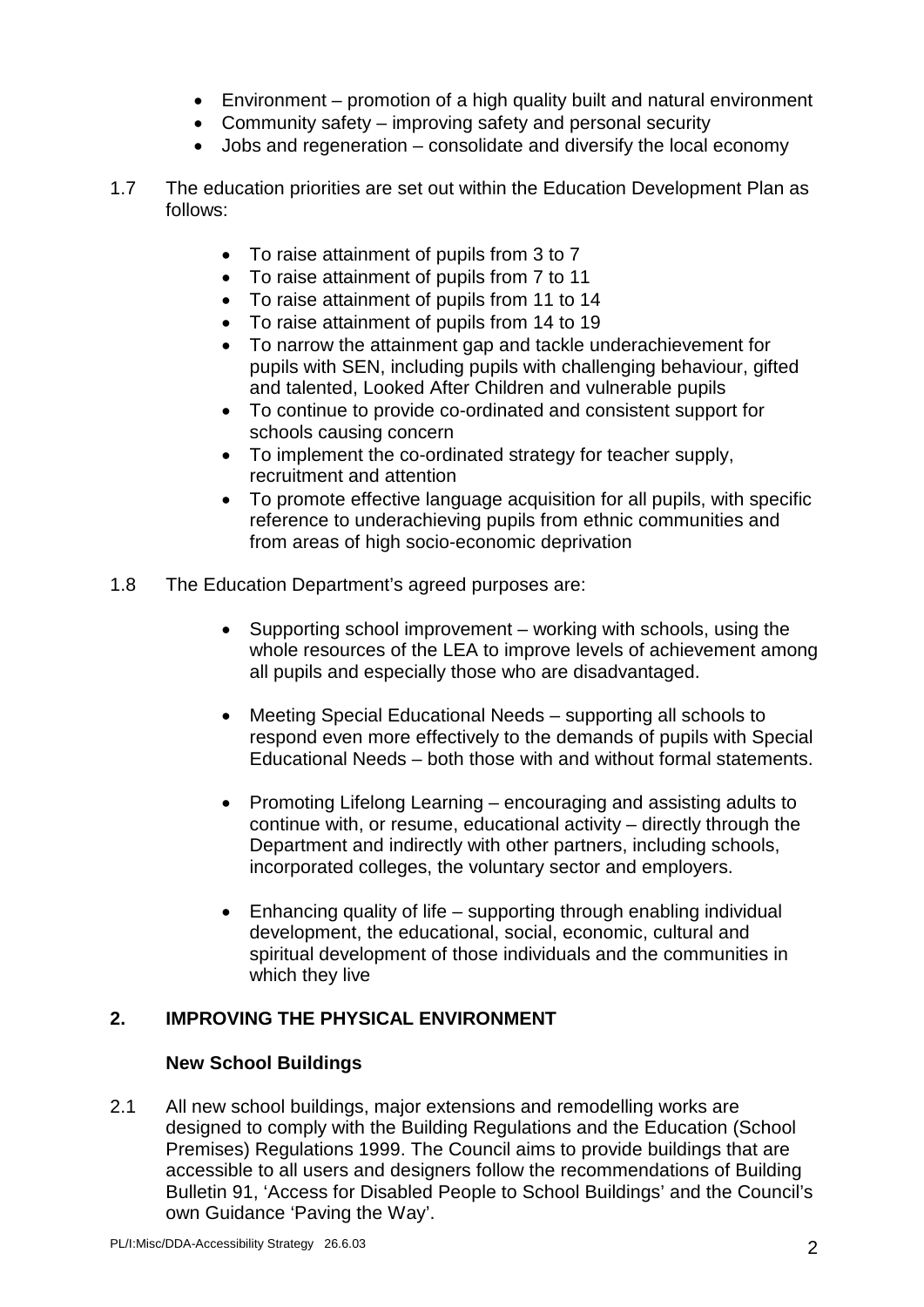2.2 The Council requires designers of school buildings to carry out an 'Access Audit' during the design stage. The audit examines matters such as approaches to buildings, car parking, external ramps, entrances, reception areas, corridors, stairs and lifts, toilets, internal surfaces and colour schemes, way-finding, lighting, and acoustics. This is not intended to be an inclusive list.

### **Existing School Buildings**

- 2.3 It is anticipated that all schools will carry out an accessibility audit as a first step in preparing their accessibility improvement plan. The access audit will enable schools to establish their priorities for access improvements.
- 2.4 The Council carried out an audit of wheelchair accessible spaces in schools in April 2001. This is the baseline for the accessibility improvement targets set out in the Schools Asset Management Plan. A summary of the audit is set out in Appendix A. It is accepted that access for wheelchair users is but one aspect of the accessibility improvement strategy. Nevertheless, it provides a useful baseline measure and improvement targets and it tends to be the most expensive form of improvement in practice. Improvements to the physical environment for visually or hearing impaired users can often be achieved at little additional cost by the selection of appropriate colour schemes, wall and floor finishes, etc. The baseline measure of wheelchair accessible teaching areas was 54.2% of Primary Schools, 52.0% of Secondary Schools and 53.0% overall.
- 2.5 The improvement target set out in the Schools Asset Management Plan is to increase wheelchair accessibility by at least 5% per annum. Access improvements will be implemented by schools, in accordance with their Accessibility Improvement Plans. These in turn, will form part of their School Property Plans.

## **Prioritisation and Links with Other Modernisation Works**

- 2.6 Historically, the LEA has given priority to schools that need to carry out improvements to meet the individual needs of pupils with special needs. A panel of officers assesses funding requests submitted by schools. It is intended that this policy will continue.
- 2.7 The LEA believes that access improvements should be prioritised alongside other suitability issues, provided that this is carried out in a way that is consistent with its statutory obligations under DDA and SENDA. Also, in terms of value for money and disruption to schools, there is a significant advantage in implementing access improvements in conjunction with other building works, wherever practicable. By implication, this means that it is desirable to use funds for access improvements in conjunction with other capital funds, provided always that funds such as Schools Access Initiative are ring-fenced for their intended purpose.
- 2.8 The process used by the LEA to achieve the twin objectives of prioritising across the range of suitability issues facing schools and joining up funding streams effectively, is set out in the AMP Local Policy Statement. A brief summary of the process is set out below: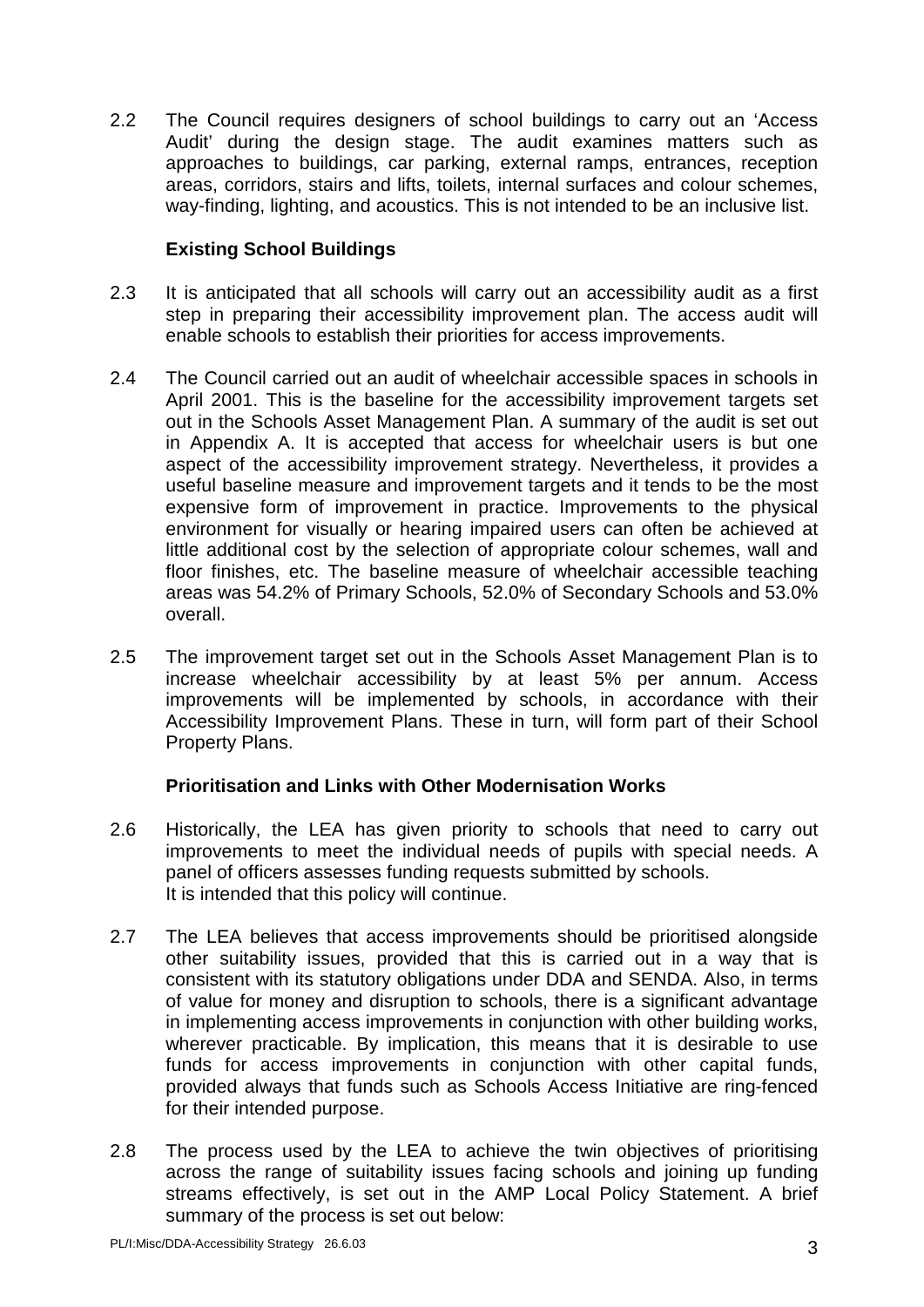- The LEA, in consultation with schools and other local partners, identifies a proportion of the total available capital funding to be made available to schools to address suitability issues. In this respect, access is regarded as a suitability issue and schools access funds are included in the identified proportion.
- Suitability surveys are carried out in all schools and suitability issues are categorised from A to D, depending on their severity and potential impact on the school with Category A as the highest priority (although, in practice, there are very few Category A issues). Schools are asked to prioritise the issues within each category to form their own priority programme.
- Schools should carry out access audits and identify access issues that need to be addressed. Schools will then combine access issues with other suitability issues by categorising them as B issues and placing them in the appropriate place in the priority list.
- The LEA delegates funding to schools to address suitability issues (including access issues) in priority order, i.e., addressing Category A issues first, then Category B issues and so on. Schools are required to make a request for funds and provide a justification for the project together with a cost estimate. It should be noted that constraints on funding will require the LEA to prioritise projects in the case of requests from several schools where there is a need to address equal categories of suitability issues. Priorities will then be determined on the basis of supporting statements from schools and an assessment of how closely each project meets AMP priorities.
- Schools Access Initiative Funds will be devolved for access improvements only. In practice, the criteria for prioritising requests will mean that requests for access improvements will be awarded a high priority.
- 2.9 It is accepted that a target of 100% accessibility for all schools is not practicable or achievable in the short to medium term, given the age and architectural style of some school buildings. The process described above is intended to support reasonable improvements or adjustments and to allocate funding equitably but will not permit the funding of disproportionately expensive access improvements. However, if the Government's proposed strategy for Secondary School renewal, 'Building Schools for the Future', is implemented in full, it would be possible for all Secondary schools to be fully inclusive.
- 2.10 In future, the proposals for Schools with Additional Resources (SARs) may require some changes to the prioritisation process in order to ensure that the collective needs of pupils in those schools receive some priority over other schools in order to accelerate access improvements.

### **Funding for Access Improvements in Schools**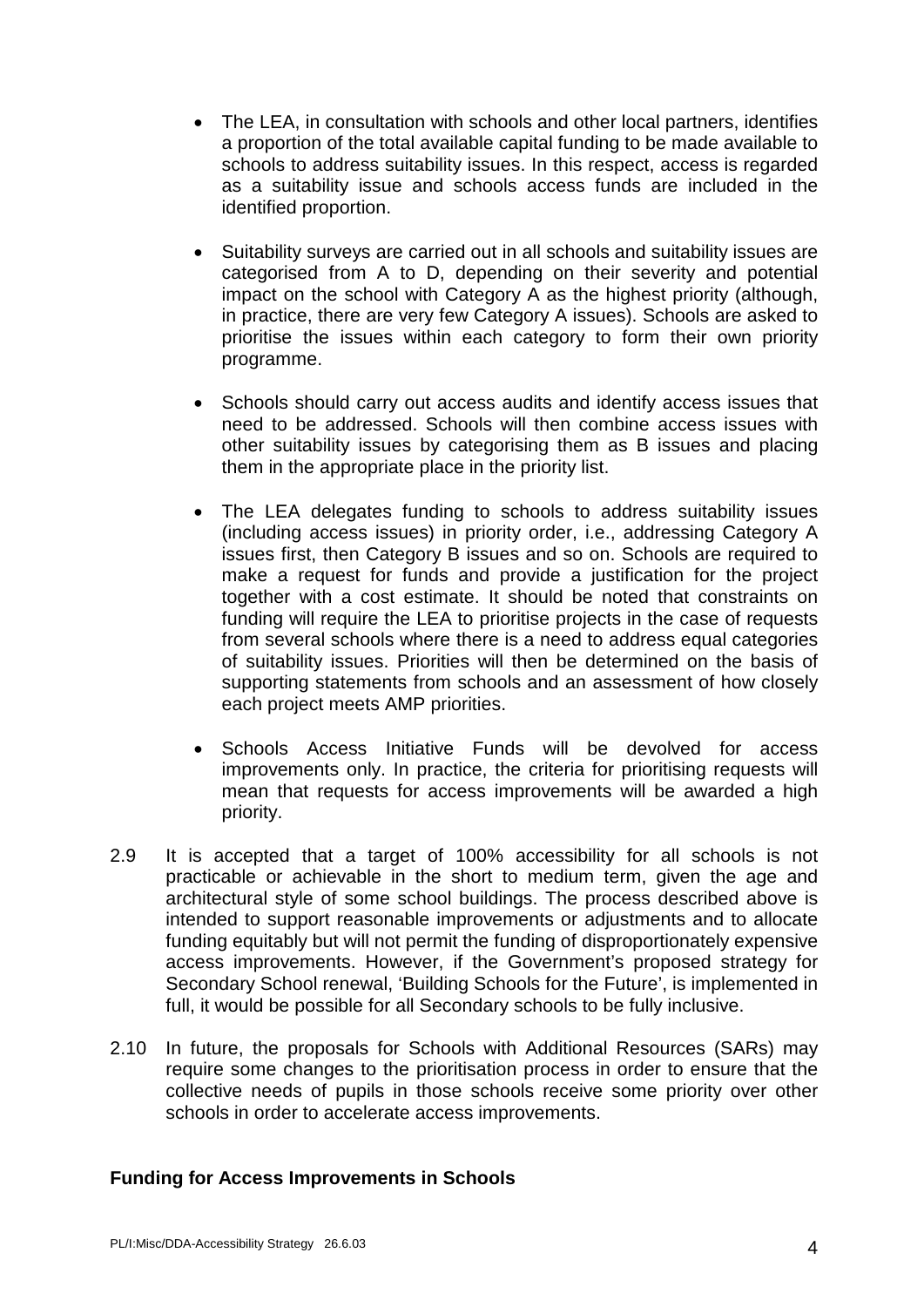- 2.11 The LEA proposes to use Schools Access Initiative funds in conjunction with other schools' capital funds to implement access improvement projects. It is anticipated that the SAI fund will be maintained at the 2003/04 level of £638,000, of which £50,000 is for VA schools.
- 2.12 Analysis of requests from schools to provide funds to meet the needs of individual pupils indicates that an amount of approximately £200,000 per annum (adjusted for inflation) should be sufficient for this purpose.
- 2.13 The total funding available to devolve to schools to address suitability issues (including access issues) in 2003/04 is £1,450,000 (excluding the £200,000 cited above). Around £540,000 of this will be ring-fenced for access improvements.
- 2.14 The Learning and Skills Council provided a further £91,000 in 2002/03 and £214,000 in 2003/04, to fund access improvements in connection with Adult Education.
- 2.15 The Connexions Service National Unit (CSNU) has made funding available to the Youth Service to ensure that young people with disabilities have equal access to Youth Service provision. The funding allocated for capital and revenue costs is as follows:

| 2002-2003 | £45,259 |
|-----------|---------|
| 2003-2004 | £51,459 |

## **3. ACCESS TO THE CURRICULUM**

- 3.1 The primary responsibility for ensuring that all learners have equal access to the curriculum rests with schools and Lifelong Learning settings. All schools must ensure that disabled pupils received their entitlement to the full national curriculum by offering opportunities for such pupils to extend their learning in a range of contexts. Unless there are exceptional circumstances set out in statutory regulations relating to Special Educational Needs, all disabled pupils should receive the full national curriculum without disapplication.
- 3.2 The LEA will continue to offer support, guidance and advice via its specialist support services (Special Needs Teaching Service, Educational psychology Service and Special Education Service) to individual pupils and to schools and other learning settings both in the delivery of the curriculum and the development and implementation of individual plans.
- 3.3 Such support extends to advice and guidance on the use and purchase of specialist aids and equipment for disabled learners, to help them access the curriculum. In many cases, specialist equipment will be purchased by schools using delegated resources. However, there will be cases where larger items of more expensive equipment technical equipment will be purchased from central funding and will be provided according to specific criteria. These decisions will be taken by the SEN Management Reference Group. A document called *DRC Code of Practice (Schools)* provides information on ensuring accessibility to the curriculum for all learners and to develop inclusive education practices.

# **4. ACCESS TO INFORMATION**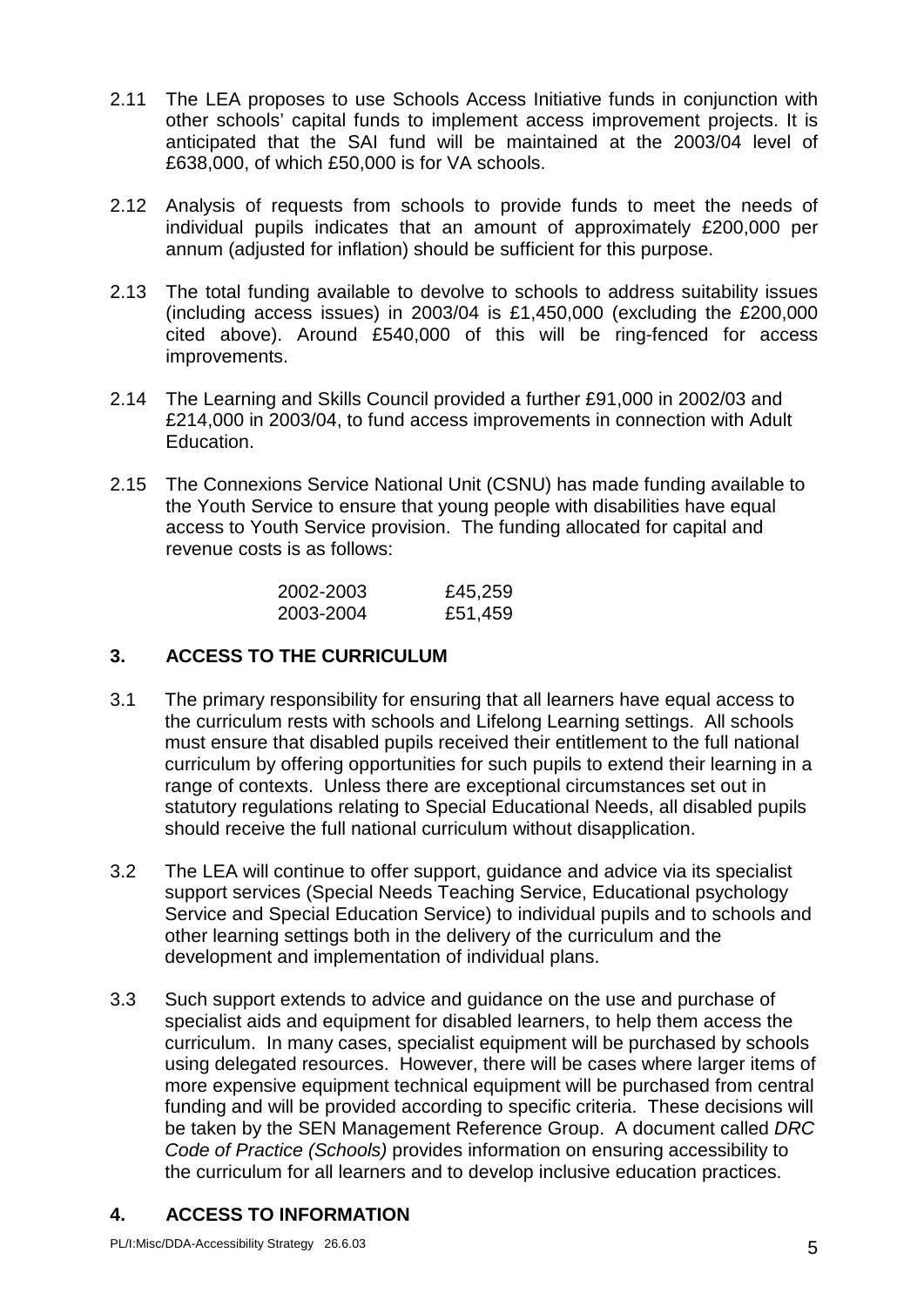- 4.1 Under the Act, disabled learners and their families are entitled to receive information about their education available in a format which is accessible. The LEA already provides information in a variety of formats to assist people with hearing and visual impairments. The LEA keeps under review, the accessibility of all of its documents and will extend these during the next three years. Hearing Impairment and Visual Impairment services provide advice and guidance to schools on alternative formats. Other presentation of information includes information technology.
- 4.2 The LEA's specialist services can also provide advice and training on the production or curricular and other information in learners' preferred formats. These arrangements should be included within each schools' accessibility plan.
- 4.3 The LEA will continue to offer a wide range of training and support to staff and governors on the requirements of the SEN and Disability Act. The LEA will also provide training as appropriate to its own staff to ensure awareness of and compliance with, the relevant legislation.

## **5. FURTHER GUIDANCE**

- 5.1 The DfES has already issued guidance to schools. The Disability Rights Commission also sent guidance to school in September 2002. Schools and other learning settings may find these helpful in drawing up and implementing their own strategies and plans. Appended to this document is a further (nonexhaustive list of guidance and other resources that may be useful.
- 5.2 The Authority's specialist support services have a range of materials available in order to support individual learners and those responsible for their education. These services can also provide bespoke materials and training where there are particular issues regarding disabled learners.

### **6. MONITORING AND REVIEWING**

- 6.1 The actions set out in the strategy will be monitored by Service managers and the progress of the Accessibility Strategy reported on an annual basis.
- 6.2 The Authority's standards inspectors will keep under review schools' progress in developing and implementing accessibility strategies and plans through the schools' self-evaluation process, as part of their routine visits.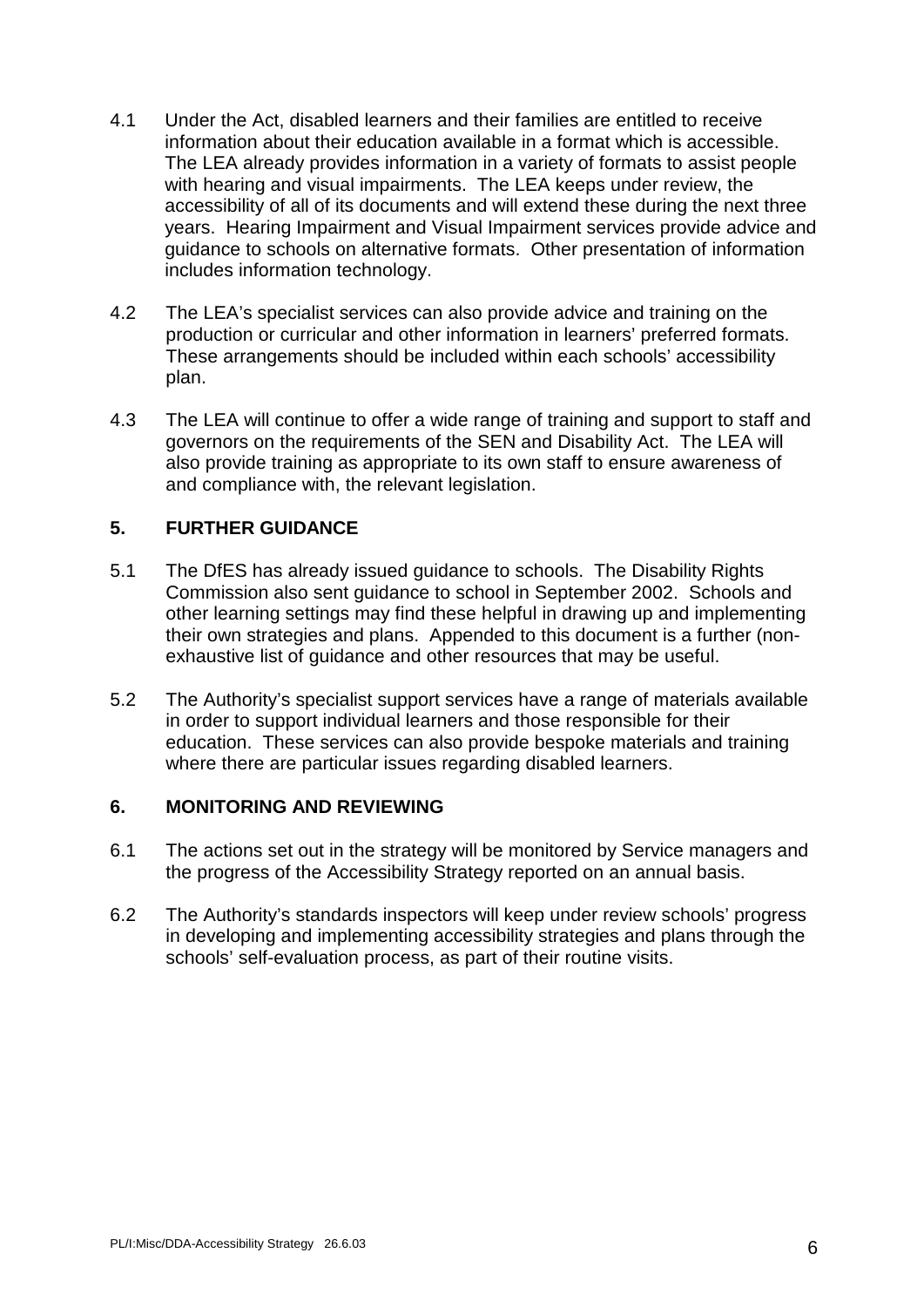# **APPENDIX A Primary Schools**

*Please note that this information was collected in 2001 and does not register improvements made since that period. It is, therefore, being presented here for illustrative purposes only. In addition, teaching areas may also have changed since 2001.*

| <b>Class</b><br><b>Bases</b> | <b>Potential ESTABLISHMENT</b>           | <b>Gross</b><br>Pot.<br>teaching<br>area (m2) | 0%<br>accessible | <b>Net</b><br>teaching<br>area<br>accessible<br>(m2) |
|------------------------------|------------------------------------------|-----------------------------------------------|------------------|------------------------------------------------------|
|                              | <b>Abbey Primary Community School</b>    |                                               |                  |                                                      |
| 27                           | Alderman Richard Hallam Primary          | 1458                                          | 100              | 1458                                                 |
| 23                           | Avenue Infants                           | 1242                                          | 73               | 907                                                  |
| 9                            | Avenue Junior                            | 486                                           | 80               | 389                                                  |
| 13                           |                                          | 702                                           | 81               | 569                                                  |
| 16                           | <b>Barley Croft Primary School</b>       | 864                                           | 66               | 570                                                  |
| 11                           | <b>Beaumont Lodge Primary School</b>     | 594                                           | 100              | 594                                                  |
| 8                            | Belgrave St Peters CofE Primary School   | 432                                           | 100              | 432                                                  |
| 10                           | Bendbow Rise Infant School               | 540                                           | 10               | $\overline{54}$                                      |
| 8                            | Braunstone Frith Infant School           | 432                                           | 75               | 324                                                  |
| 12                           | <b>Braunstone Frith Junior School</b>    | 648                                           | 36               | 233                                                  |
| 12                           | <b>Bridge Junior School</b>              | 648                                           | 0                | 0                                                    |
| 21                           | <b>Buswells Lodge Primary School</b>     | 1134                                          | 60               | 680                                                  |
| 18                           | Caldecote Community Primary School       | 972                                           | 100              | 972                                                  |
| 10                           | Catherine Infant School                  | 540                                           | 80               | 432                                                  |
| 17                           | Catherine Junior School                  | 918                                           | 100              | 918                                                  |
| 14                           | Charnwood Primary Schol                  | 756                                           | 21               | 159                                                  |
| 11                           | Christ the King Catholic Primary School  | 594                                           | 45               | 267                                                  |
| 20                           | Coleman Primary School                   | 1080                                          | 60               | 648                                                  |
| 10                           | Crescent Junior School                   | 540                                           | 50               | 270                                                  |
| 18                           | Dovelands Primary School                 | 972                                           | 83               | 807                                                  |
| 10                           | Evington Valley Primary School           | 540                                           | 100              | 540                                                  |
| 16                           | Eyres Monsell Primary School             | 864                                           | 0                | 0                                                    |
| 14                           | Folville Junior School                   | 756                                           | 80               | 605                                                  |
| 15                           | Forest Lodge Primary School              | 810                                           | 6                | 49                                                   |
| 12                           | <b>Fosse Primary School</b>              | 648                                           | 71               | 460                                                  |
| 8                            | Glebelands Primary School                | 432                                           | 100              | 432                                                  |
| 14                           | <b>Granby Primary School</b>             | 756                                           | 17               | 129                                                  |
| 10                           | Green Lane Infant School                 | 540                                           | 0                | 0                                                    |
| 9                            | <b>Hazel Primary School</b>              | 486                                           | 30               | 146                                                  |
| 11                           | <b>Heatherbrook Primary School</b>       | 594                                           | 90               | 535                                                  |
| 13                           | <b>Herrick Primary School</b>            | 702                                           | 85               | 597                                                  |
| 8                            | <b>Highfields Primary School</b>         | 432                                           | 100              | 432                                                  |
| 12                           | Holy Cross Catholic Primary School       | 648                                           | 50               | 324                                                  |
| 10                           | Humberstone Infant School                | 540                                           | 20               | 108                                                  |
| 13                           | Humberstone Junior School                | 702                                           | 47               | 330                                                  |
| 11                           | Imperial Ave Infant School               | 594                                           | 0                | Ю                                                    |
| 8                            | Inglehurst Infant School                 | 432                                           | 82               | 354                                                  |
| 12                           | Inglehurst Junior School                 | 648                                           | 70               | 454                                                  |
| 11                           | Kestrels' Field Primary School           | 594                                           | 82               | 487                                                  |
| 6                            | King Richard III Infant School & Nursery | 324                                           | 89               | 288                                                  |
| 11                           | Knighton Fields Primary School           | 594                                           | 82               | 487                                                  |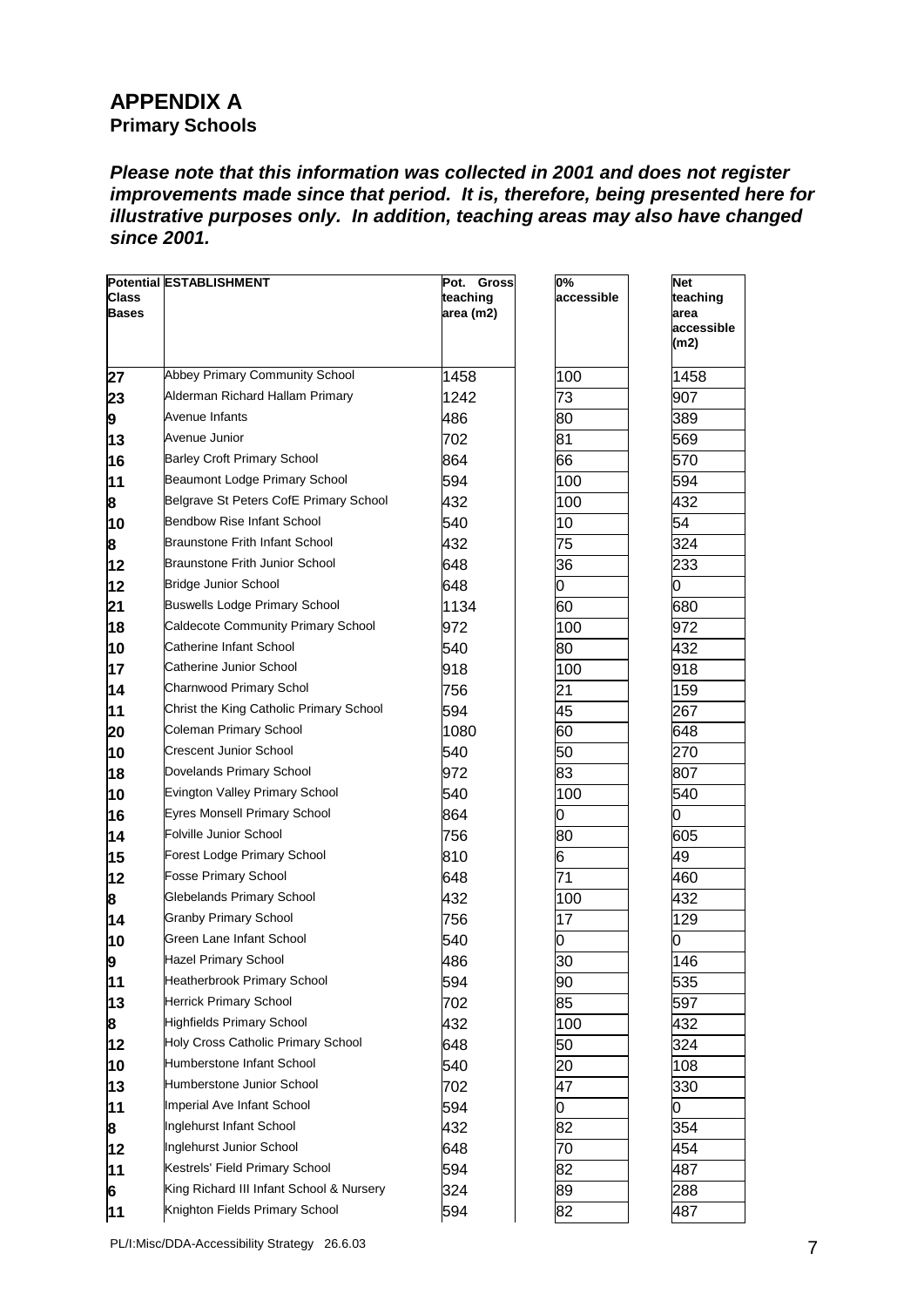|               | <b>Totals</b>                           | 58536 | m2 |     | 31733<br>m2 |
|---------------|-----------------------------------------|-------|----|-----|-------------|
|               |                                         |       |    |     |             |
| 17            | <b>Wyvern Primary School</b>            | 918   |    | 66  | 606         |
| 15            | <b>Woodstock Primary School</b>         | 810   |    | 76  | 616         |
| 15            | <b>Wolsey House Primary School</b>      | 810   |    | 25  | 203         |
| 13            | <b>Willowbrook Primary School</b>       | 702   |    | 65  | 456         |
| 15            | <b>Whitehall Primary School</b>         | 810   |    | 53  | 429         |
| 12            | <b>Uplands Junior School</b>            | 648   |    | 85  | 551         |
| 15            | <b>Uplands Infant School</b>            | 810   |    | 0   | Ю           |
| 13            | Thurnby Lodge Primary School            | 702   |    | 27  | 190         |
| 16            | <b>Taylor Primary School</b>            | 864   |    | 25  | 216         |
| 10            | <b>Stokes Wood Primary School</b>       | 540   |    | 0   | 0           |
| 26            | Spinne Hill Primary School & CC         | 1404  |    | 45  | 632         |
| 13            | Sparkenhoe Primary School & CC          | 702   |    | 74  | 519         |
| $\frac{5}{6}$ | Southfields Infant School               | 324   |    | 50  | 162         |
|               | <b>Slater Primary School</b>            | 270   |    | 0   | 0           |
| 14            | <b>Shenton Primary School</b>           | 756   |    | 100 | 756         |
| 9             | <b>Shaftesbury Junior School</b>        | 486   |    | 100 | 486         |
| 13            | Scraptoft Valley Primary School         | 702   |    | 60  | 421         |
| 21            | Sandfield Close Primary School          | 1134  |    | 66  | 748         |
| 9             | St Thomas More Catholic Primary School  | 486   |    | 25  | 122         |
| 6<br>8        | St Patrick's Catholic Primary School    | 432   |    | 34  | 147         |
|               | St Mary's Fields Infant School          | 324   |    | 0   | O           |
| 12            | St Joseph's Catholic Primary School     | 648   |    | 40  | 259         |
| 18            | St John the Baptist CofE Primary School | 972   |    | 100 | 972         |
| 10            | St Barnabas CofE Primary School         | 540   |    | 80  | 432         |
| 14            | Sacred Heart Catholic Primary School    | 756   |    | 0   | Ω           |
| 20            | Rushey Mead Primary School              | 1080  |    | 70  | 756         |
| 11            | Rowlatts Hill Primary School            | 594   |    | 35  | 208         |
| 8             | Rolleston Junior School                 | 432   |    | 0   | 0           |
| 7             | <b>Rolleston Infant School</b>          | 378   |    | 50  | 189         |
| 8             | Queensmead Junior School                | 432   |    | 70  | 302         |
| 8             | Queensmead Infant School                | 432   |    | 0   | 0           |
| 10            | Parks Primary School                    | 540   |    | 50  | 270         |
| 13            | Overdale Junior School                  | 702   |    | 40  | 281         |
| 10            | Overdale Infant School                  | 540   |    | 0   | 0           |
| 14            | Northrfield House Primary School        | 756   |    | 77  | 582         |
| 7             | Newry Junior School                     | 378   |    | 50  | 189         |
| 12            | Mowmacre Hill Primary School            | 648   |    | 72  | 467         |
| 15            | Montrose Primary School                 | 810   |    | 90  | 729         |
| 12            | Merrydale Junior School                 | 648   |    | 66  | 428         |
| 5             | Merrydale Infant School                 | 270   |    | 100 | 270         |
| 21            | <b>Mellor Community Primary School</b>  | 1134  |    | 45  | 510         |
| 14            | Medway Coomunity Primary School         | 756   |    | 25  | 189         |
| 15            | Mayflower Primary School                | 810   |    | 0   | 0           |
| 15            | Marriott Primary School                 | 810   |    | 0   | 0           |
| 12            | Linden Primary School                   | 648   |    | 0   | 0           |

**Net area divided by gross area x 100 54.20%**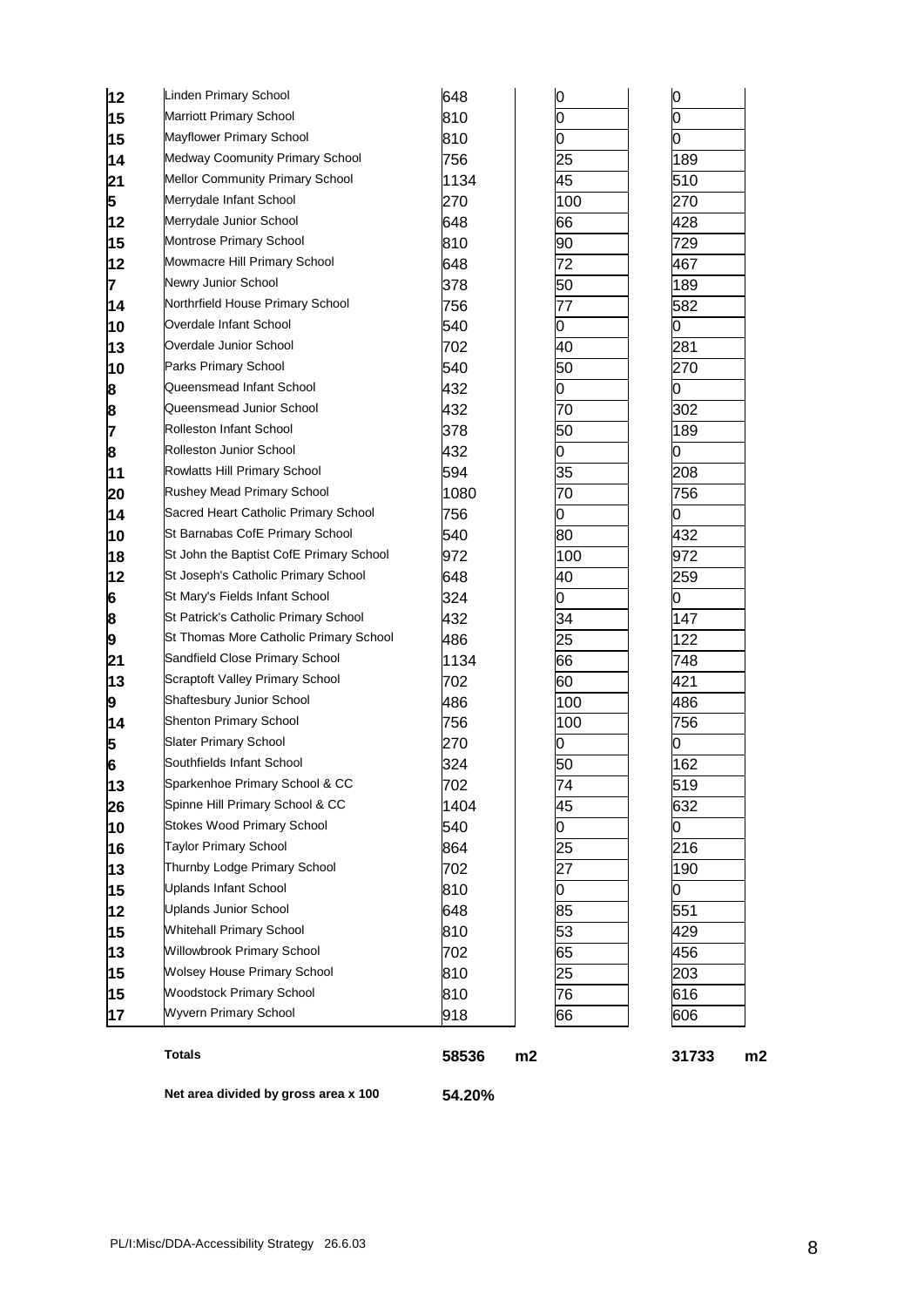# **Secondary Schools**

| al Class<br><b>Bases</b> | Potenti ESTABLISHMENT       | Pot.<br>Gross<br>teaching<br>area (m2) | 0%<br>accessibl<br>е | <b>Net</b><br>teaching<br>area<br>accessible<br>(m2) |
|--------------------------|-----------------------------|----------------------------------------|----------------------|------------------------------------------------------|
| 83                       | Babington C.T.C             | 4482                                   | 90                   | 4034                                                 |
| 62                       | <b>Beaumont Leys School</b> | 3348                                   | 55                   | 1841                                                 |
| 99                       | City of leicester School    | 5346                                   | 50                   | 2673                                                 |
| 82                       | Crown Hills                 | 4428                                   | 60                   | 2657                                                 |
| 64                       | English Martyrs R.C.        | 3456                                   | 80                   | 2765                                                 |
| 66                       | Fullhurst C.C.              | 3564                                   | 98                   | 3493                                                 |
| 92                       | Hamilton C.C.               | 4968                                   | 15                   | 745                                                  |
|                          | Judgemeadow                 | 0                                      | 40                   | 0                                                    |
| 75                       | Lancaster School            | 4050                                   | 60                   | 2430                                                 |
| 62                       | Moat C.C.                   | 3348                                   | 100                  | 3348                                                 |
| 118                      | New College                 | 6372                                   | 49                   | 3122                                                 |
| 53                       | Riverside College           | 2862                                   | 14                   | 401                                                  |
| 102                      | <b>Rushey Mead</b>          | 5508                                   | 75                   | 4131                                                 |
| 61                       | St Paul's Cathoilic         | 3294                                   | 0                    | 0                                                    |
| 80                       | Sir Jonathan North          | 4320                                   | $\overline{c}$       | 86                                                   |
| 74                       | Soar Valley C.C.            | 3996                                   | 30                   | 1199                                                 |

**Totals 63342 m2 32925 m2**

**Net area divided by gross area x 100 52.0%**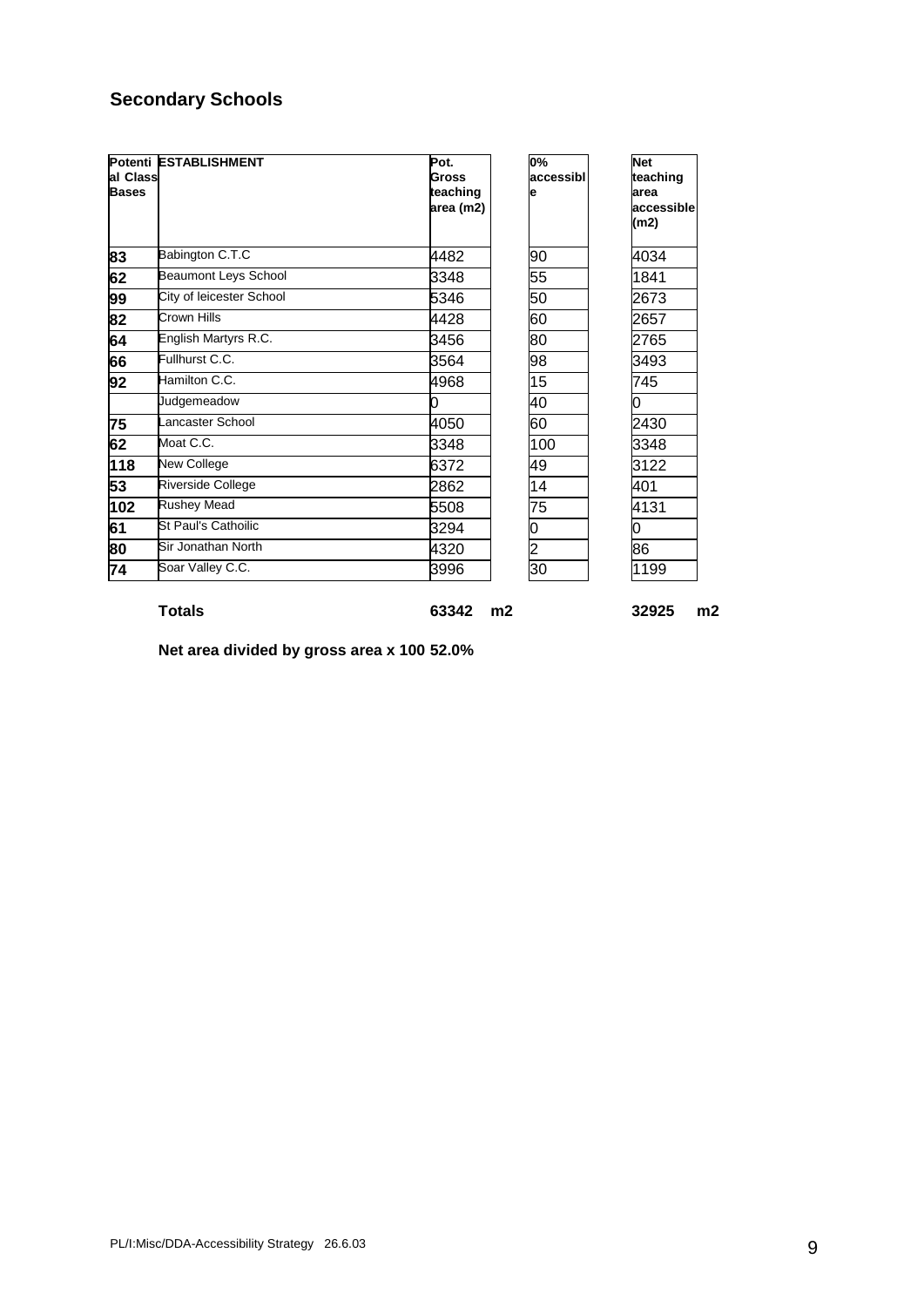### **PUBLICATIONS**

#### **Useful Documents** (this list is not exhaustive)

**Disability Rights Commission: Code of Practice for Schools.** Available from the DRC. Tel: 08457 622 633. Website: [www.drc-gb.org](http://www.drc-gb.org/)

**Guidance on matters to be taken into account in determining questions relating to the definition of disability.** Available from The Stationery Office.

**DfES: Inclusive Schooling: children with Special Educational Needs.** Ref: DfES 0774/2001, published November 2001. Available from the DfES Publications Centre.

**DfES: SEN Code of Practice 2001 and SEN Toolkit.** Published December 2001. Available from the DfES Publications Centre and website. Website: [www.dfes.uk/sen](http://www.dfes.uk/sen)

#### **Access to School Premises**

**DfEE: Access for Disabled people to School Buildings: Management and Design Guide.** Building Bulletin 91. 1999. £14.95. Available from The Stationery Office and website: [www.dfes.gov.uk/schoolbuildings](http://www.dfes.gov.uk/schoolbuildings)

**DfEE and DfES Asset Management Plans Guidance – Sections 1-6.** 2000 and 2001. Sent to all LEAs. Available from DfES Publication Centre and website: [www.dfes.gov.uk/schoolbuildings](http://www.dfes.gov.uk/schoolbuildings)

**DfEE: Inclusive School Design Building – Bulletin 94.** 2001. £19.95. Available from The Stationery Office and website: [www.dfes.gov.uk/schoolbuildings](http://www.dfes.gov.uk/schoolbuildings)

**DfES: Guidance on the Constructional Standards for Schools.** July 2001. Available from DfES Publications Centre.

#### **Other Useful Publications**

**Centre for Studies on Inclusive Education: Index for Inclusion.** 2000. £24.50. Available from CSIE. Tel: 0117 344 4007. Fax: 0117 344 4005. Website: [www.inclusion.org.uk](http://www.inclusion.org.uk/)

**DfEE: Connecting Schools for Inclusion:** An interactive CD Rom which looks at strengthening links between special and mainstream schools to support the inclusion of pupils with SEN. Available from Voluntary partnerships Team, SEN Division, DfES. Tel: 020 7925 6881. Fax: 020 7925 5920.